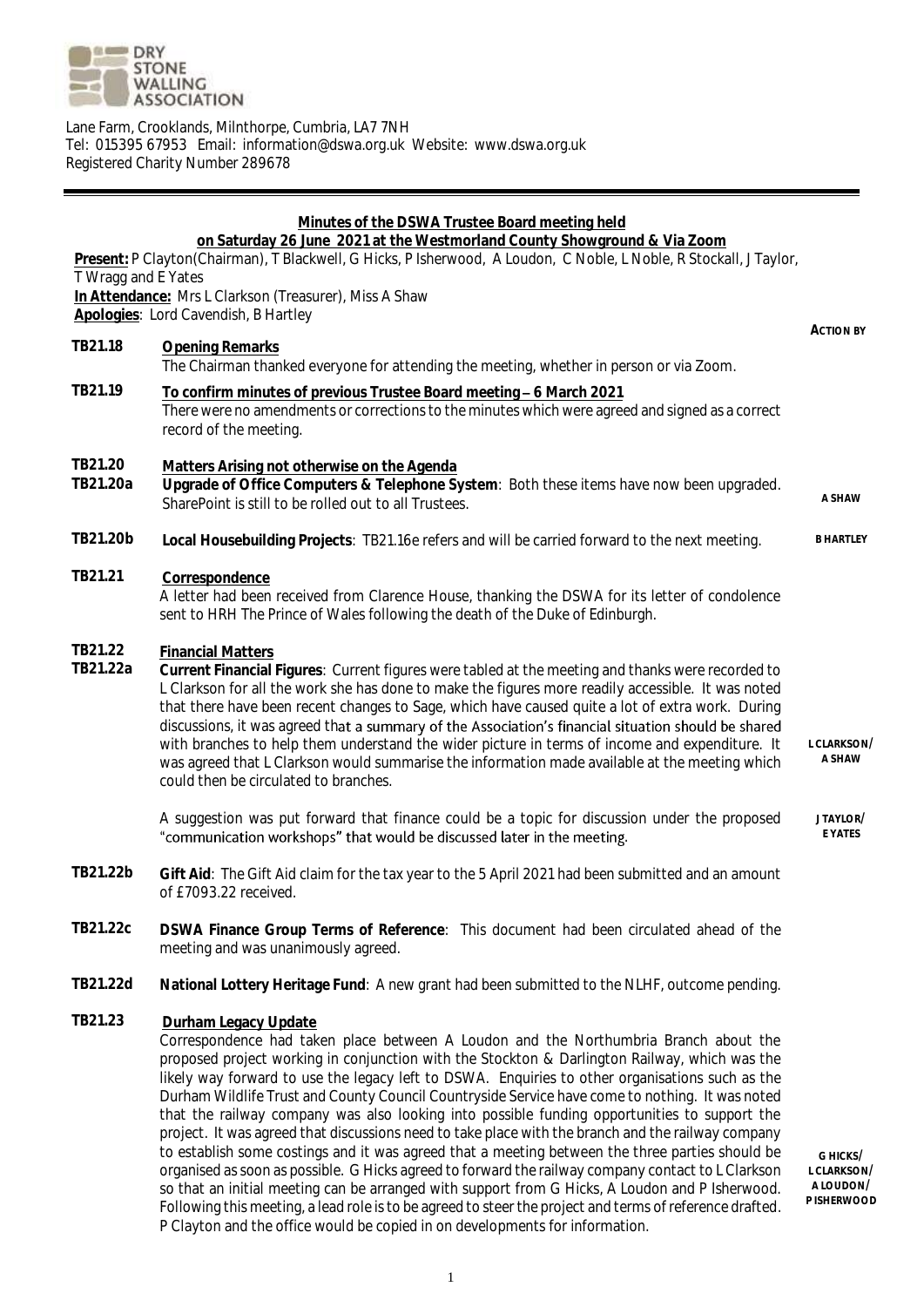## **TB21.24 Branch Updates from Trustees**

It was noted that most branches have now commenced practical walling once more and courses were also being organised and proving popular. A number of branches have held regular Zoom meetings during the lockdowns. Other points noted included:

- Some of the regular shows attended by branches have again been cancelled for this year although there are some events that have been allowed to go ahead.
- Ellwood Branch was planning on holding a competition on 25 September and details would be forwarded to the office for inclusion on the website. South West Scotland Branch also has plans for a competition on 2 October.
- Otley & Yorkshire Dales Branch is currently building new sections of training site wall and is considering holding a "Wallathon" type event to move the work forward, details to be confirmed.
- South West England Branch is hoping to organise some training courses in Cornwall, including some in Cornish hedging. This branch has also been successful in securing funding from the National Grid Community Grant to run courses for volunteers with the Mendip AONB and Somerset Wildlife Trust.
- Following on from the request for branches to contact local MPs about the new Environmental Land Management Scheme being developed, Northumbria Branch had held a very useful meeting with one of its MPs and it is hoped that dialogue will continue.
- **TB21.24a Improved Communication between Trustee Board and Branches**: A discussion meeting had taken place prior to the Trustee Board meeting to look at ways of increasing the engagement of branch members with the wider activities of the Association. A suggestion had been put forward to hold "communication workshops", which could be done by Zoom, to look at different topics/subject of interest. A suggestion was made that the outcomes of the branch questionnaire and workshops **A SHAW** held in March 2019 could be used as a starting point for this process. Copies of the documents would be re-sent to Trustees. J Taylor was happy to coordinate these events and it was suggested that B Hartley should also be involved as he was instrumental in developing the branch **J TAYLOR/** questionnaires. It was agreed that a date should be identified as soon as practical. **B HARTLEY**

## **TB21.25 Covid-19**

It was noted that revised protocols for practice days, training courses and test days had been re-issued at the beginning of June along with revised risk assessments. A further review of the protocols would be needed after the 19 July following the Government update on its road map.

## **TB21.26 Governance Issues**

**TB21.26a Skills Set for Trustee Board**: A paper detailing the skills set of existing Trustees was tabled at the meeting and would be circulated to trustees. It also identified gaps in the skills required on the Trustee Board, to be taken into account when seeking new trustees. From the Skills Audit, there is also a need to engage/encourage younger members to become trustees, see TB21.26e below.

- **TB21.26b Trustee Liability**: This item would be carried forward to the September meeting. A document produced by N Coombey showing the risks of the Association would be re-sent to all trustees. **E YATES/ J TAYLOR A SHAW**
- **TB21.26c Working Groups**: A number of small working groups are being set up to deal with specific areas of work as follows: Craft Skills, Finance, Marketing (media and merchandising), Short Term Projects, Policies, 5-year Business Plan and Staffing**.** The organogram would be circulated with the minutes. It was agreed that Terms of Reference for each of the working groups should be drafted and made available by the next Trustee Board meeting. L Clarkson thanked the Trustee Board for setting up the working groups which would help in staff having guidance on the aims of the Trustee Board and its purpose. It was noted that the National Lottery Heritage Fund website has information that may be useful to these groups, as does the Lantra website. It was agreed that a folder on SharePoint should be created to file useful documents with links for trustees to access. **E YATES/ A SHAW A SHAW**
- **TB21.26d NCVO Membership**: A project proposal form had been submitted for the Association to re-join NCVO for a year, which is the umbrella body for the voluntary and community sector in England. This was unanimously agreed and would be actioned with immediate effect. **A SHAW**
- **TB21.26e Nomination of Trustees for 2022**: The Trustees coming to the end of their three year term of office in 2022 will be C Noble, R Stockall, J Taylor and T Wragg. G Hicks would also come to the end of his year-long co-option. All are eligible to submit nomination forms although it was noted that some will not be standing again for personal reasons. Following a short discussion, it was agreed that there is a need to encourage members to take on the role of a trustee but also to be aware of the skills required by the Trustee Board. It was agreed that a short article on the role of a DSWA Trustee should be produced to encourage participation and be circulated to members and posted on social media to encourage others outside DSWA to consider becoming a trustee and to fill gaps in the skills audit if not filled by DSWA.

**P CLAYTON/ B HARTLEY**

> **E YATES/ A SHAW**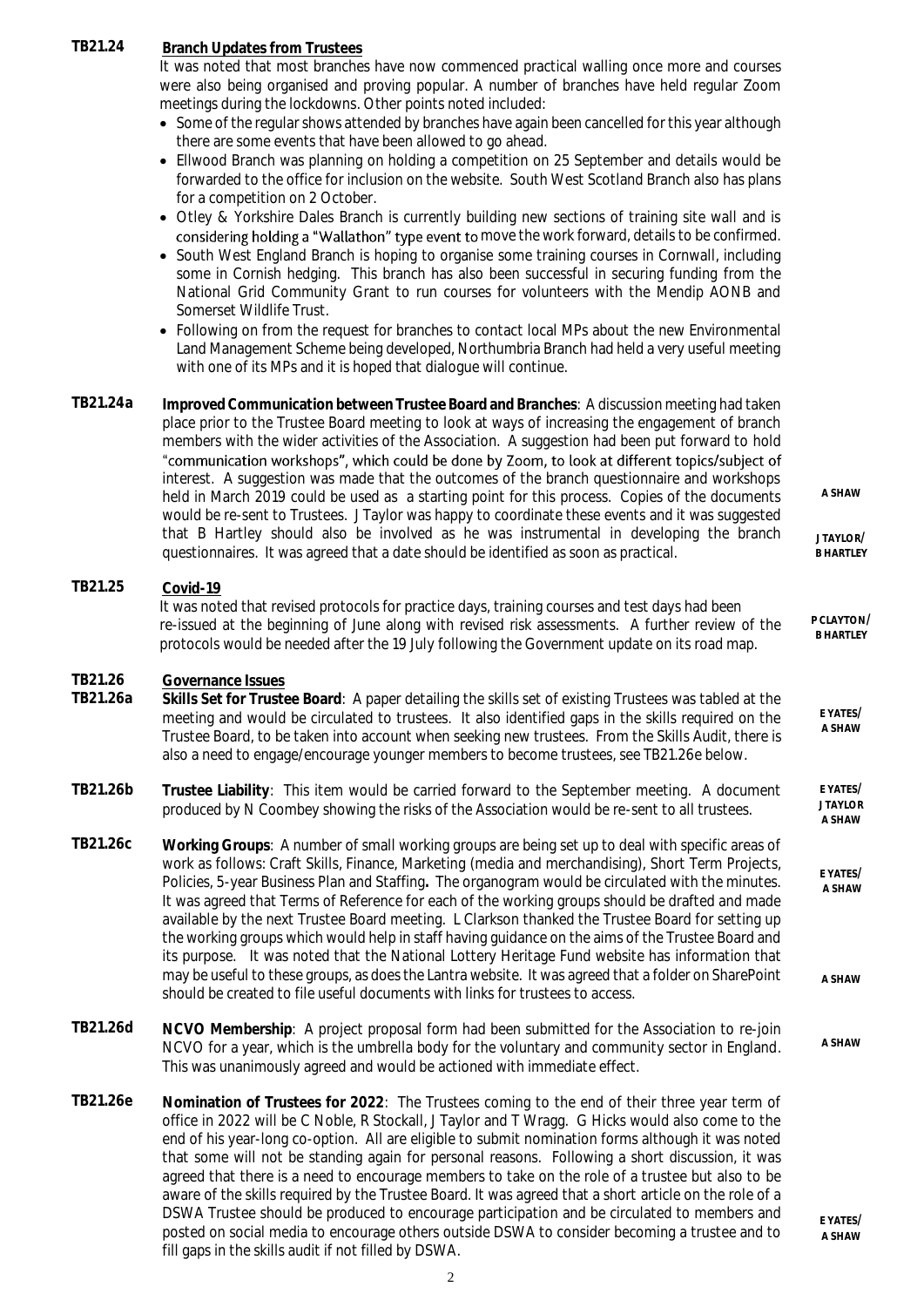TB21.26f Members' Weekend and AGM 2022: A short discussion took place on the location and format of this event, to encourage greater participation and make it more accessible to members. It was agreed that some form of walling activity should be included and more flexible options for food and accommodation considered. It was agreed that it would be better to hold this later in the year. DSWA can hold its AGM up to 15 months from the last one so it was agreed that dates from mid-May to mid-June should be considered. It was further agreed that the event would take place at Crooklands utilising the DSWA facilities. **P CLAYTON/ A SHAW/ P ISHERWOOD/ A LOUDON TB21.27 DSWA 5-Year Plan/Business Plan** It was agreed that the document would be updated ahead of the next Trustee Board meeting. **R STOCKALL TB21.28 DSWA Policies** Work was ongoing with regards the updates of DSWA policies. It was noted that as part of the internal quality assurance process, policies relating to training issues need to be cross referenced with Lantra documents. L Clarkson agreed to forward the link to relevant policies within Lantra. **L CLARKSON TB21.29 Membership TB21.29a Current Membership Figures**: The current membership figures are as follows: a total of 955 members, including 702 Open, 215 Professional, 15 Corporate and 19 Junior/student. A lively discussion took place on the need to encourage new members and ways in which this might be achieved included offering discounts on certain merchandise, making the professional membership more attractive and identifying why people, particularly professional wallers, do not engage with the Association. It was suggested that there needs to be a multi-faceted approach to tackling the declining membership, which could be one of the topics discussed within the communication workshops already mentioned. Another suggestion was to increase the DSWA presence on social media, which is the communication method of many younger people. It was agreed that there should be a photo gallery set up on the SharePoint folder which would be available to access items for Facebook, etc. Action on YouTube is also potentially more beneficial than Facebook as there is a small amount of income generated from activity once a clip has reached 1000+ views. Participants on courses, etc should also be encouraged to upload information to their own social media pages. A brief discussion took place about the Discussion Forum on the DSWA website. This is now rarely used and it was unanimously agreed that it would be taken down with immediate effect. It was noted that if new initiatives are being considered, there also needs to be a review of admin structure, etc to ensure there is the staffing capacity to deliver the work. **J TAYLOR/ E YATES A SHAW A SHAW P CLAYTON TB21.29b Subscriptions for 2022:** A brief discussion took place on the need to increase subscriptions by a small amount on a regular basis. The last increase was in 2020 and it was unanimously agreed there should be increases effective from 1 January 2022 as follows, proposed by P Clayton, seconded by R Stockall: Open from £38 to £45 Overseas Open from £43 to £50 Joint Open from £60 to £65 Professional no change £115 Corporate no change £175 Student/unemployed from £22 to £25 Junior no change. **TB21.30 Craft Skills Group TB21.30a Craft Skills Group Minutes:** These had been previously circulated and there were no comments. **TB21.30b IQA Update**: A pilot project has now got underway with regards the internal quality assurance that DSWA is required to undertake with Lantra as part of the craftsman certification scheme. The process will be rolled out in full to all Examiners in 2022. **CRAFT SKILLS GROUP TB21.30c Certification and Training**: As part of the internal quality assurance process, the time is now right to redefine the way in which training and tests are managed. A paper was circulated prior to the meeting outlining a proposed new role to manage and streamline the certification scheme. Following a brief discussion, the paper was unanimously agreed as a way forward. **B HARTLEY/ E YATES/ A SHAW TB21.31 Training & Education Update** There has been a steady stream of enquiries for the qualification training courses and it was agreed that an additional course in September would be added, along with an extra test day. A beginner course has been arranged as part of the Pendle Hill Landscape Partnership Project and **L CLARKSON**

short courses are also planned for the Canal & River Trust and the Woodland Trust.